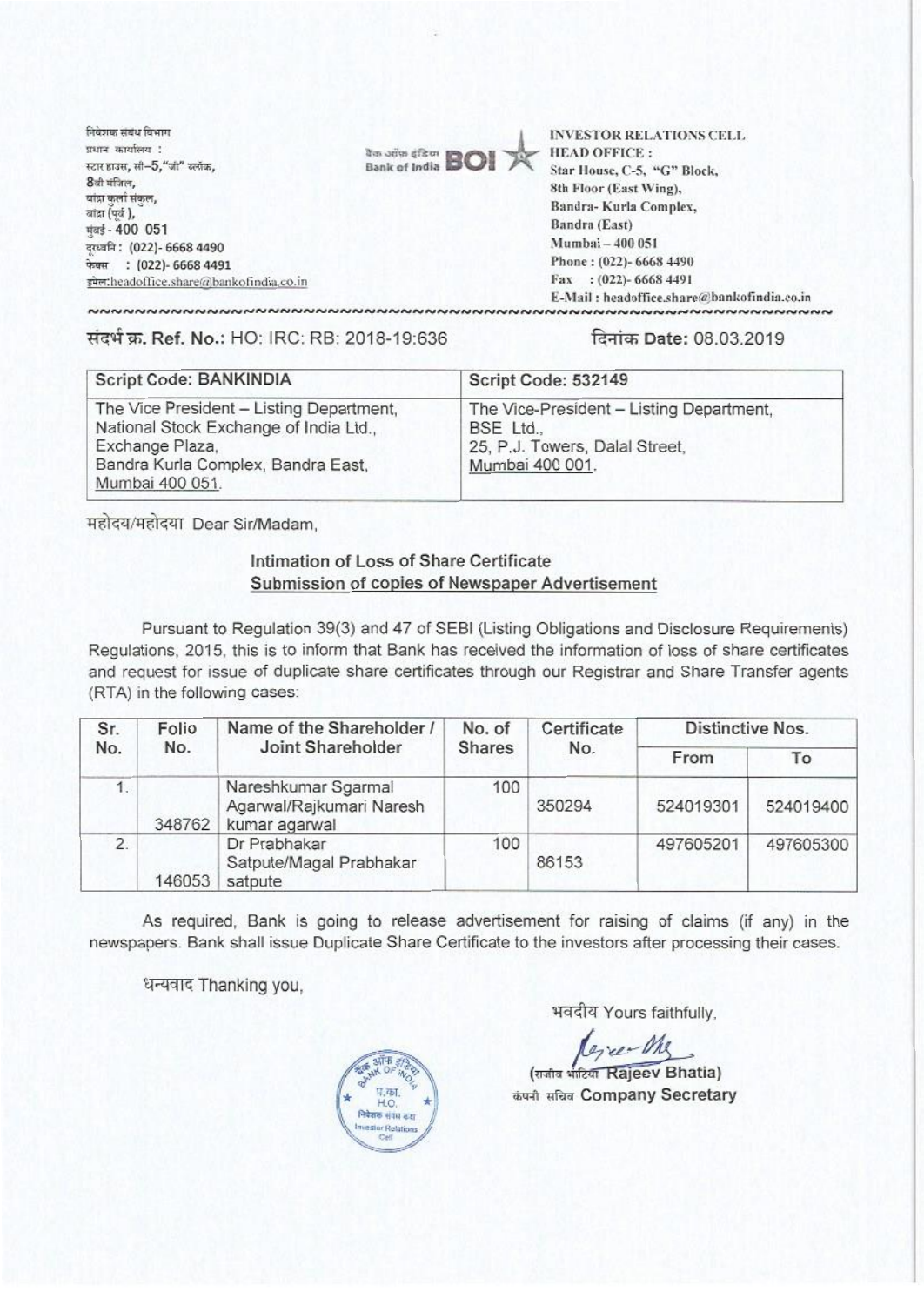



## **Bigshare Services** Pvt. Ltd.

SH/2019/DUP MARCH 08, 2019

Bank of India Head Office Share Department Star House C-5, 'G' Block, 2<sup>nd</sup> Floor, Bandra Kurla Complex, Mumbai 400051

Kind Atn : Mr. K G Singh

Sub : Approval for Issuance of Duplicate Share Certificates

This has reference to the above mentioned subject. We are enclosing herewith a list of 02 shareholder who have lodged documents for issuance of duplicate share certificates.

After scrutinizing'the documents we inform you that, there is a case of issuance of duplicate share certificates in respect of the above documents -

The above mentioned shareholders have submitted the necessary FIR which is in our records. (List as pe. Annexure-D

We have not received the original share certificates for transfer in respect of all cases.

The signature of the shareholders on the indemnity and other paper tallies with the specimen recorded with us.

- The documents executed including indemnity are in order.
- Share certificates have not been returned undelivered by the postal authorities. .
- $\top$  e have noted the provisional stop transfer instructions.

• There are no Court/ Consumer Forum cases pending and there is no injunction against issuance of duplicate share certificates.

The subject certificates have not been dematerialised.

We have informed/ under taken to inform the Stock Exchange about the original certificates having been cancelled.

In case the original share certificate is received from any source the same will be confiscated and cancelled



CIN : **U99999MH1994PTC076534**  (An Associate Company of Transfer Online Inc., USA)

1st Floor, Bharat Tin Works Building, Opp. Vasant Oasis, Makwana Road, Marol, Andheri East, Mumbai 400 059. Tel. : +91 22 6263 8200 • Fax : +91 22 6263 8299 • Email : infabigshareonline.com• Website : www.bigshareonline.com . Regd. Office: E-2/3, Ansa Industrial Estate, Sakivihar Road, Saki Naka, Andheri (E), Mumbai - 400 072. India.